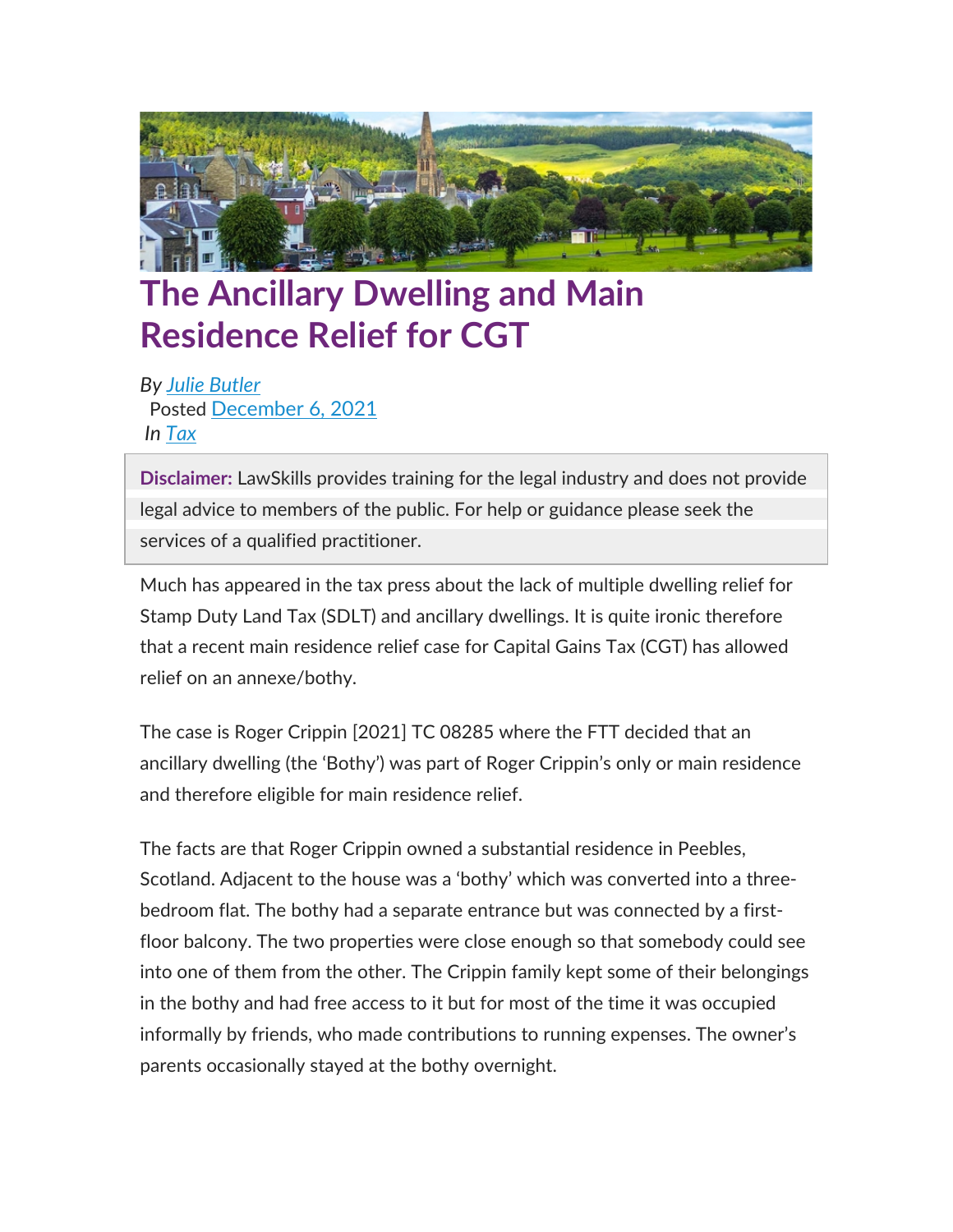Roger Crippin purchased a family home in his sole name. The property comprised a dwelling house (Loaningdale) and the bothy. He then occupied the property with his partner (Ms McKean) and subsequently they had four children between 2007 and 2011. Mr Crippin later applied for planning permission to turn the bothy into a three-bedroom flat (it was called 'Benko'). Benko was sold to Ms McKean for £200,000 to raise funds for Mr Crippin to repay a business loan.

## **Capital Gains Tax Assessment**

HMRC assessed the disposal of the second property to CGT. Mr Crippin appealed, on the basis that it formed part of his principal private residence. The First-tier Tribunal (FTT) considered the evidence presented. The FTT were of the view that, following Lewis v Rook [1992], SC 171, it was possible for a physically separate entity to be part of a person's main residence provided that certain conditions were achieved.

The FTT also considered (although unnecessary in the light of the conclusion on main residence relief) Mr Crippin's alternative argument that Ms McKean already had 50% beneficial ownership of Benko. However, as Scots law does not distinguish between legal and beneficial ownership and the property was in Roger Crippin's sole name (and situated in Scotland), this argument was rejected.

On balance the FTT found as a fact that the Crippin family kept 'stuff' in the bothy and that family members used the property enough to say that it was occupied as part of the family's main residence, at least up to the point at which it was marketed as being for holiday lets. As the period from then to the sale fell within the final 36 months of ownership the whole of the gain on the disposal was eligible for only or main residence relief.

The Crippin appeal was upheld by the FTT and there is a lot to learn from this case. The tax position of the partner (in this case Ms McKean) should be reviewed. The change to furnished holiday accommodation does mean the main residence relief will be lost but then a whole new wave of CGT reliefs will apply to